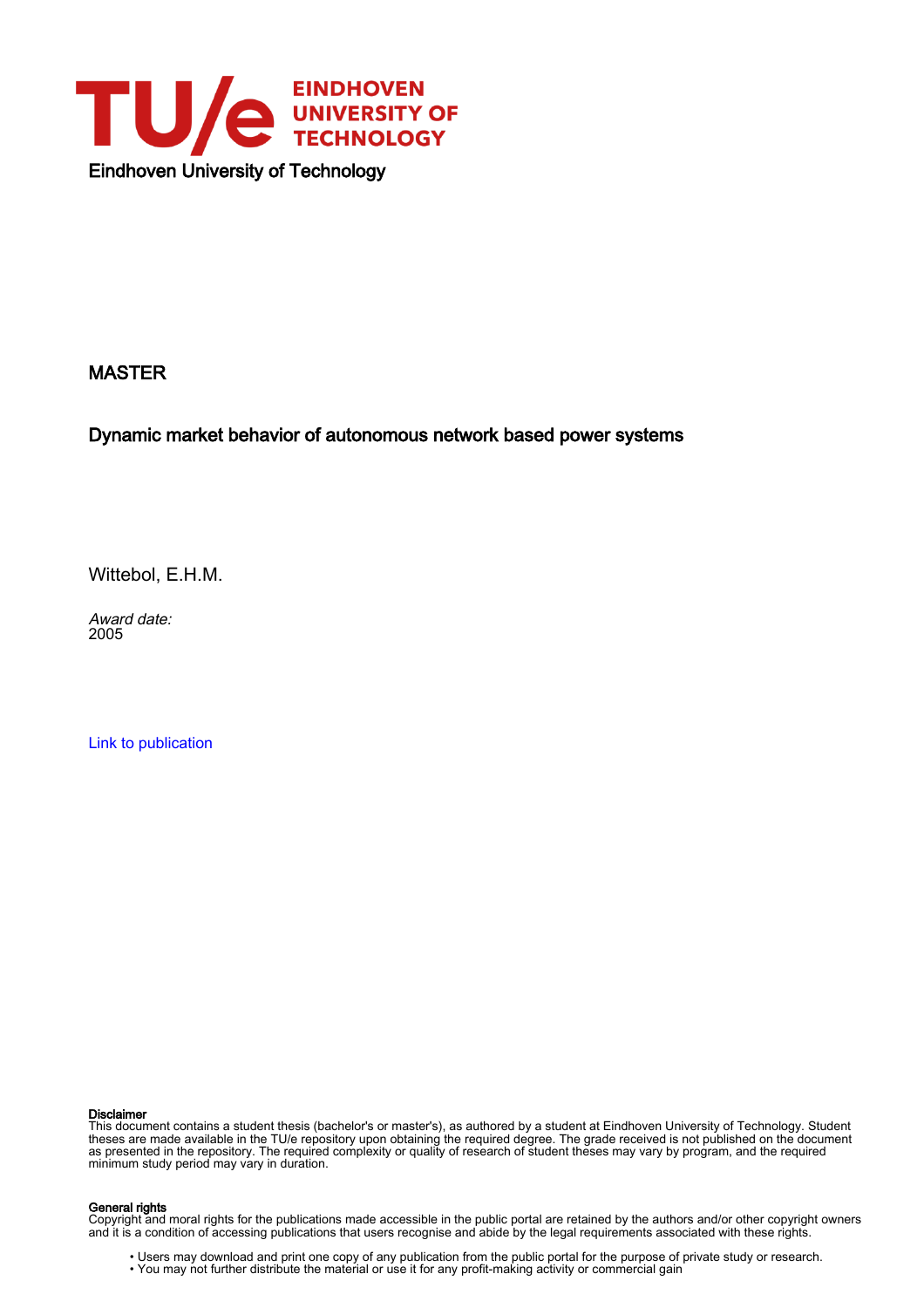Eindhoven University of Technology Department of Electrical Engineering



universiteit eindhoven

# **Dynamic Market Behavior of Autonomous Network based Power Systems**

by E.H.M.Wittebol

Master of Science thesis

Project period: 01 March 2005 - 01 December 2005 Report Number: 05A/I0 Commissioned by: Prof.Dr.Ir. P.P.IVan Den Bosch

Supervisor: A.Jokic

Additional Commission members: A.Jokic, A.Ishchenkco Prof. name (TU/e): P.P.J.Van Den Bosch Name (Company): Eindhoven University of Technology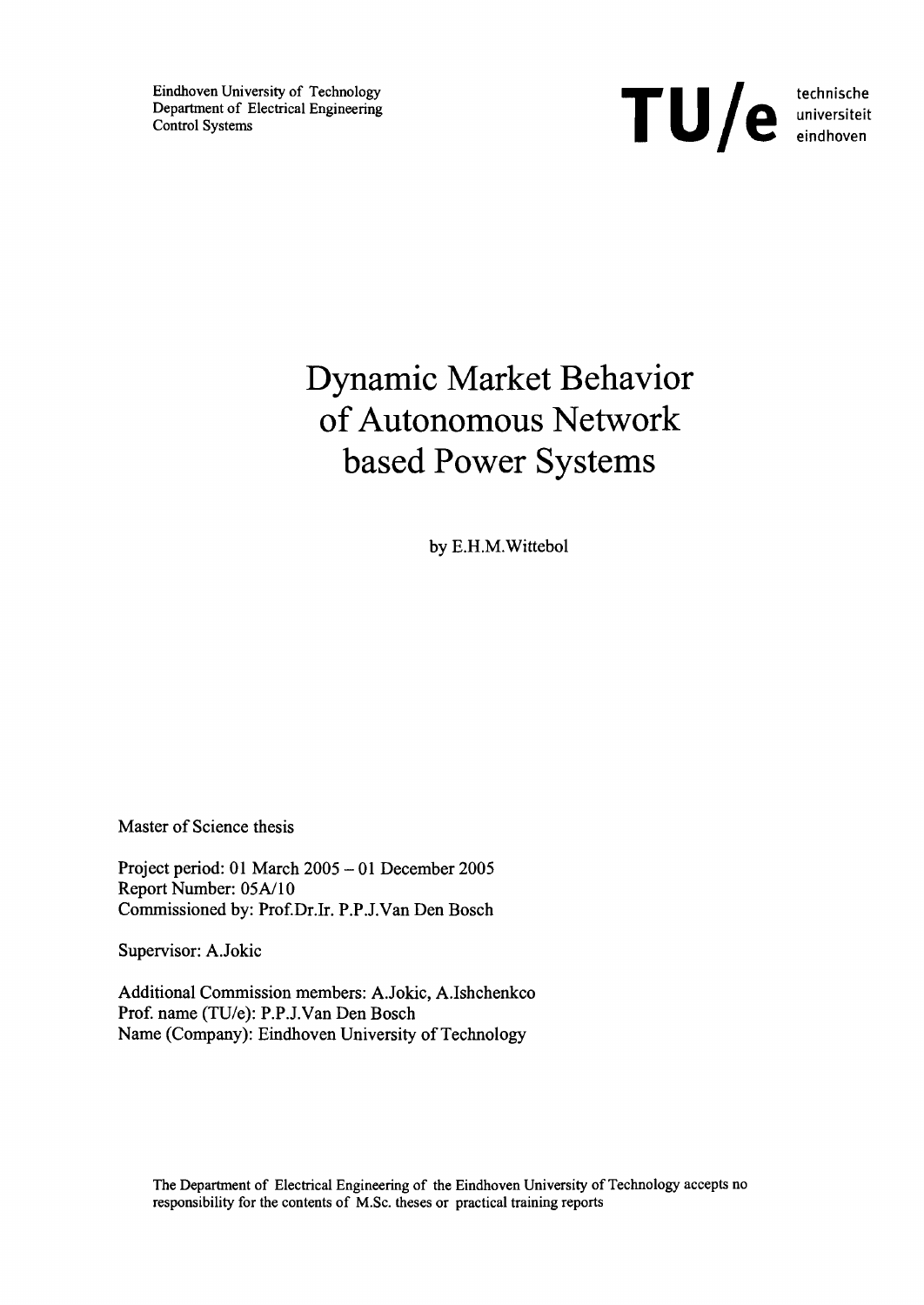#### **SUMMARY**

Nowadays, competition in the electricity market is applied by electricity production companies. Power systems are more and more relying on a large number of smaller, distributed producers, in contrast to the traditionally structured power systems which were based on large-scale power plants. All these producers have an extensive spectrum of possible behaviors in both physical and economical layers of the power system. Furthermore, the increased penetration of distributed generation and the large scale introduction of renewable energy sources results in a large amount of market players and increased uncertainties. The market is changing from a monopolistic structure to a competitive market. Since economical forces are one of the major drives behind these changes, the idea of controlling the system by price is appealing. However, the complete reliance on market mechanisms for controlling and operating power systems will need some guarantees to ensure that such a system will indeed perform efficiently and in addition, as a minimal requirement, that it will be stable.

The paper called 'Dynamic Market Behavior of Autonomous Network based Power Systems' presents the concept of autonomous networks as an efficient way to make such a complex system manageable. The approach of applying control system theory for analysis of market feedback mechanisms can lead to novel insights of complex market dynamics and even more, it offers some guidelines for efficient and robust market designs. Modeling and analysis of autonomous network based power system market behavior is presented. Decentralized control of power imbalance is introduced and its stabilizing effect on the entire power system is shown. The concept of introducing autonomous power networks as major building blocks of the system is a realistic approach towards a solution. In particular, the paper analyses the market behavior ofthose building blocks, and proposes some solutions to increase real-time market robustness.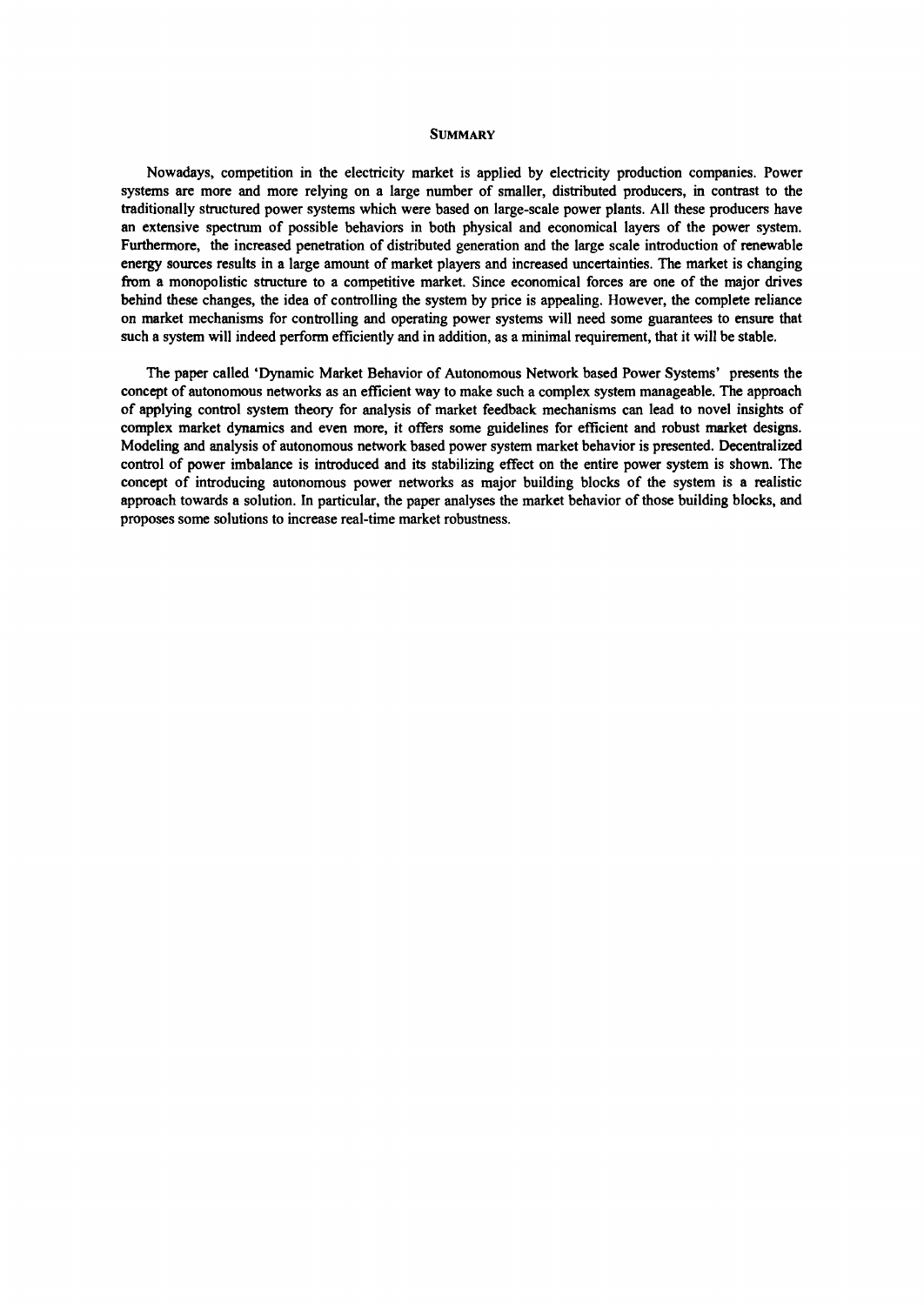# Dynamic Market Behavior of Autonomous Network based Power Systems

E.H.M.Wittebol, A.Jokie, P.P.J.van den Boseh

Abstract: Nowadays, competition in the electricity market is applied by electricity producdon companies. Increased penetration of distributed generators and renewable energy sources results in a large amount of market players and Increased uncertainties. This paper presents the concept of autonomous networks as an efficient way to make such a complex system manageable. Modeling and analysis of autonomous network based power system market bebavlor Is presented. Decentralized control of power imbalance is introduced and Its stabilizing effect on the entire power system is shown.

*Index terms*: Electricity market dynamics, distributed generation, autonomous power networks, power system control

#### I. NOMENCLATURE

| $P_{g,i}$                        | Power generation of producer <i>i</i> [MW]         |
|----------------------------------|----------------------------------------------------|
| $P_{d,j}$                        | Power demand of consumer <i>j</i> [MW]             |
| $P_{EX,i}$                       | Power exchange [MW]                                |
| $P_{EX,i}^0$                     | Set point for power exchange [MW]                  |
| A,                               | Capacity for ancillary services [MW]               |
| $a_{b}b_{b}c_{i}$                | Cost function parameters.                          |
| $MC(P_{\rm g})$                  | Marginal cost function $[E/h]$                     |
| $MB(P_{d,i})$                    | Marginal benefit function $[€/h]$                  |
| $\tau_{\rm z}$                   | Time constant of producer i [h]                    |
| $\tau_{d,i}$                     | Time constant of consumer $j$ [h]                  |
| $\tau_1$                         | Time constant of real-time market price update [h] |
| τ,                               | Time constant of ancillary market price update [h] |
| λp                               | Real-time market price $[\epsilon/MWh]$            |
| $\lambda_{\scriptscriptstyle A}$ | Ancillary service market price [€/MWh]             |
| E                                | Overall network energy imbalance [MWh]             |
| $k_{AS}$                         | Ancillary Service feedback gain                    |
| $k_F$                            | Energy imbalance feedback gain                     |
| kр                               | Power exchange error feedback gain                 |
|                                  |                                                    |

#### II. INTRODUCTION

FOR SOME YEARS NOW, the electricity market structure, as well as the power system structure itself, has been going through significant changes. Nowadays, power systems are more and more relying on a large number of smaller, distributed producers, in contrast to the traditionally structured power systems which were based on large-scale power plants. The market is changing from a monopolistic structure to a competitive market.

Since economical forces are one of the major drives behind these changes, the idea of controlling the system by price is appealing. However, the complete reliance on market mechanisms for controlling and operating power systems will need some guarantees to ensure that such a system will indeed perform efficiently and in addition, as a minimal requirement, that it will be stable.

The approach of applying control system theory for analysis of market feedback mechanisms can lead to novel insights of complex market dynamics and even more, it offers some guidelines for efficient and robust market designs. This paper is taking that direction, and its starting point is the model of market dynamics which was first introduced by Alvarado in [1]. Although there is already a list of references following from [1], like for instance [2],[3],[6], none of those references is considering the novel power system characteristics introduced by having a large amount of dispersed generators. All these generators have an extensive spectrum of possible behaviors in both physical and economical layers of the power system. These novel approaches and control structures are necessary to correctly manage the operation of such a large amount of required market players.

The concept of introducing autonomous power networks as major building blocks of the system is a realistic approach towards a solution. In particular, this paper analyses the market behavior of those building blocks, and proposes some solutions to increase real-time market robustness.

## III. DYNAMIC MARKET MODELING

In electricity power markets, supply and demand are determined by the behavior of producers and consumers, which all have the objective of making the optimal profit and keeping their costs at a minimum. Most of the currently existing real time markets rely on frequently updated auctions. The importance of this fast response of real-time markets will be even more emphasized in future power systems which are expected to rely on a large amount of renewable energy sources. Those intermittent and uncontrollable producers, like for instance wind turbines and photovoltaic systems, will increase the uncertainty in any forward time prediction of the system state and with that, the efficiency of the real time market becomes crucial.

In order to formulate some problems related to real time market behavior in future power systems, and eventually to be able to analyze market dynamics in control system context, we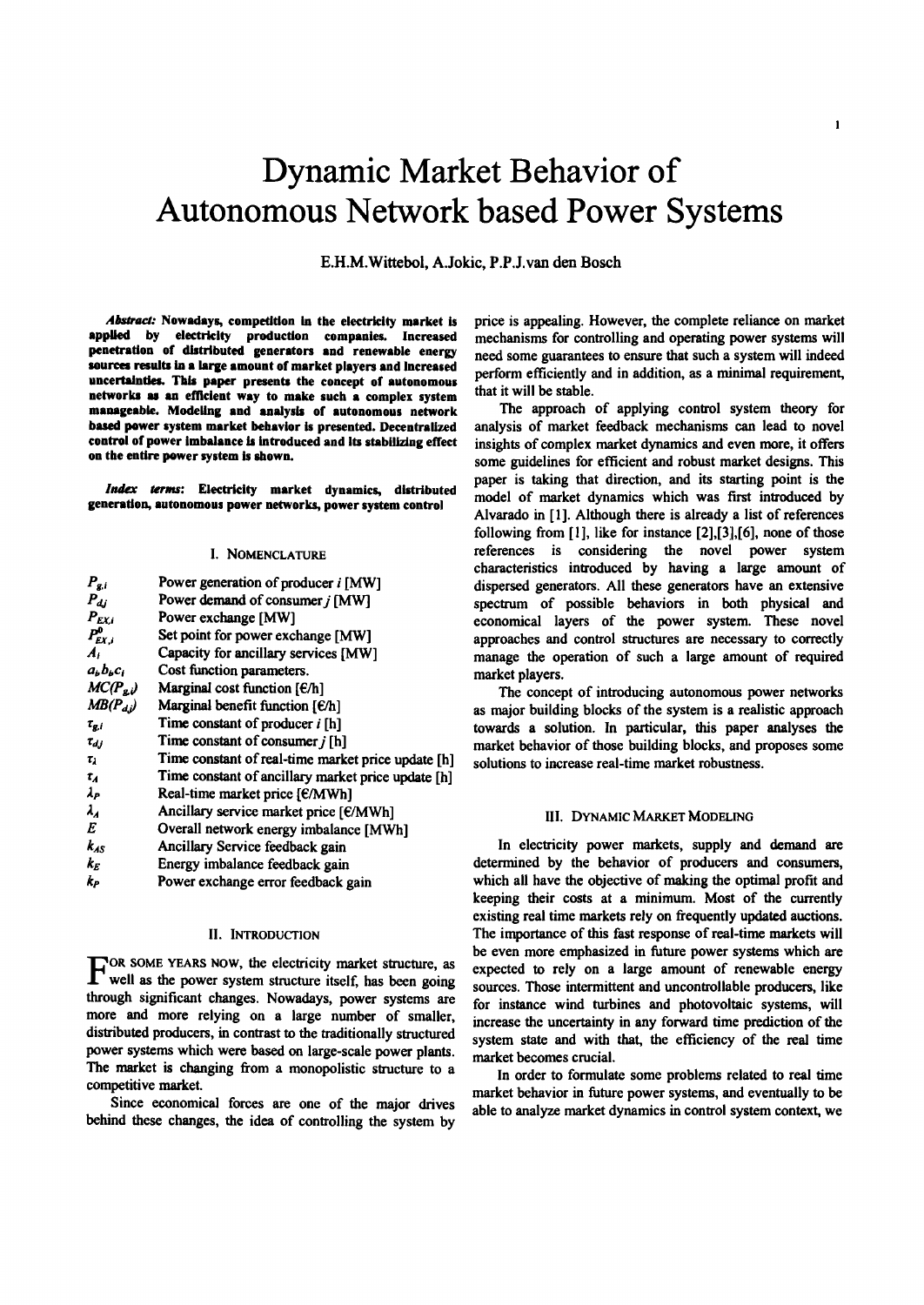will take the liberty of idealizing the periodically updated market auctions as a continuous process.

Here we adopt the market model that was first introduced by Alvarado [I]. After shortly presenting this model with some discussions, we make an addition to it by introducing power and energy imbalance ancillary services, and analyze their impact on market stability.

## *A. Existing market dynamics model*

Commonly, the quadratic cost function (I) and the resulting affine marginal cost function for producers  $MC(P_{g,j})$ (2) and marginal benefit function for consumers  $MB(P_d)$  (3) are used for characterizing some unit  $i, j$ :

$$
C_i(P_i) = a_i + b_i P_i + \frac{1}{2} c_i P_i^2
$$
 (1)

$$
MC_i(P_{g,i}) = b_i + c_i P_{g,i} \tag{2}
$$

$$
MB_j(P_{d,j}) = b_j + c_j P_{d,j}
$$
 (3)

Energy imbalance  $E$  in the overall system is given with

$$
\dot{E} = \sum_{i=1}^{n} P_{g,i} - \sum_{j=1}^{m} P_{d,j} \tag{4}
$$

It is defined as the time integral of the difference between total generation and total demand in the system. We will refer to this difference as power imbalance.

In interpreting (4) it is important to distinguish between consumption and demand. With demand we refer to the amount of power that is consumed if the system frequency and voltage are equal to their target values for all consumers. Consumption however, is the actual usage of power at the actual system frequency and voltage, and is always equal to generation (if losses in the network are neglected). Curtail assumption in the market model of Alvarado [2] is that the market price setting mechanism is given with:

$$
\tau_{\lambda} \lambda_{P} = -E \tag{5}
$$

In this relation, the time constant  $\tau_{\lambda}$  determines the dynamics of the price update. In [3] however, a different price update model is used:

$$
\tau_{\lambda}\lambda_{P} = -k_{E}E - \lambda_{P} \tag{6}
$$

We will return to price update dynamics later in this section. The behavior of producers and consumers as economically rational decision makers is modeled with the following set of first order differential equations:

$$
\tau_{g,i} \dot{P}_{g,j} = -b_{g,i} - c_{g,i} P_{g,i} + \lambda_P, \qquad i = 1, ..., n \quad (7)
$$
  

$$
\tau_{d,j} \dot{P}_{d,j} = b_{d,j} + c_{d,j} P_{d,j} - \lambda_P, \qquad j = 1, ..., m \quad (8)
$$

In (7) and (8) both producers and consumers are assumed to take the market price as an exogenous quantity, which means that they are price takers and no market power is exercised. Producers increase their generation when market prices exceed their marginal costs, and consumers increase their consumption when market prices become lower than their marginal benefit, thus achieving equilibrium where market prices equal marginal costs. For the model including market power behavior we refer to [7].

It is important to emphasize some assumptions made in this model and its resulting limitations. First, it is assumed, and we hold to that assumption in this paper, that there is a "sufficient" separation in time scales of market dynamics and the dynamics of underlying physical system. This time scale separation is common for hierarchical control structures. Here presented market dynamics is describing higher and slower acting hierarchical level in power imbalance control, and the underlying physical system, together with all of its fast acting local controllers, presents the faster, lower level. This sufficient separation actualIy implies that the lower level acts more or less as an alI pass process for the frequency band of the upper layer. In particular, the produced real power quantity  $P_{g,i}$  in (7) presents only the low frequency components of the produced power. This low frequent behavior is captured in the time constant  $\tau_{g,i}$  that is reflecting the ramp limits of that particular generator  $i$ . Equations (4)-(8) give a rather low frequent coupling of market dynamics and the dynamics of the physical system (network). Clearly, as the time scale of market updates begins to approach the time scale of physical (electromechanical) dynamics, the potential of undesirable dynamic performance, and even instability, becomes a real issue [3].

It can be seen that the system described with  $(4)$ ,  $(5)$ ,  $(7)$ and (8) is an unstable system, i.e. only the price signal that is determined by (5) is not enough to ensure system stability. The price update (6), with appropriately chosen  $\tau_{\lambda}$  and imbalance gain  $k_E$ , results in a stable system. In this case however, there remains a steady state error in energy imbalance.

The failure of (5) to stabilize the system, has been complemented by Alvarado in [2] by adding the supplementary stabilizing signal to either the suppliers or consumers. In the case that the signal is sent only to the suppliers, equation (7) becomes:

(6) 
$$
\tau_{g,i} \dot{P}_{g,i} = -b_{g,i} - c_{g,i} P_{g,i} + \lambda_P - k_{E,i} E, \qquad i = 1,...,n
$$
 (9)

where  $k_{E,i}E$  is added as a (feedback) signal. For stability however, gain  $k_{E,i}$  has to be carefully chosen, which indeed depends on other system parameters, and in particular on  $\tau_{\lambda}$ .

#### *B. Additions to existing model*

In addition to the study of market behavior of autonomous network based power systems, in this paper we add more supplementary feedback signals to Alvarado's model, analyze the resulting system and discuss some of its features. In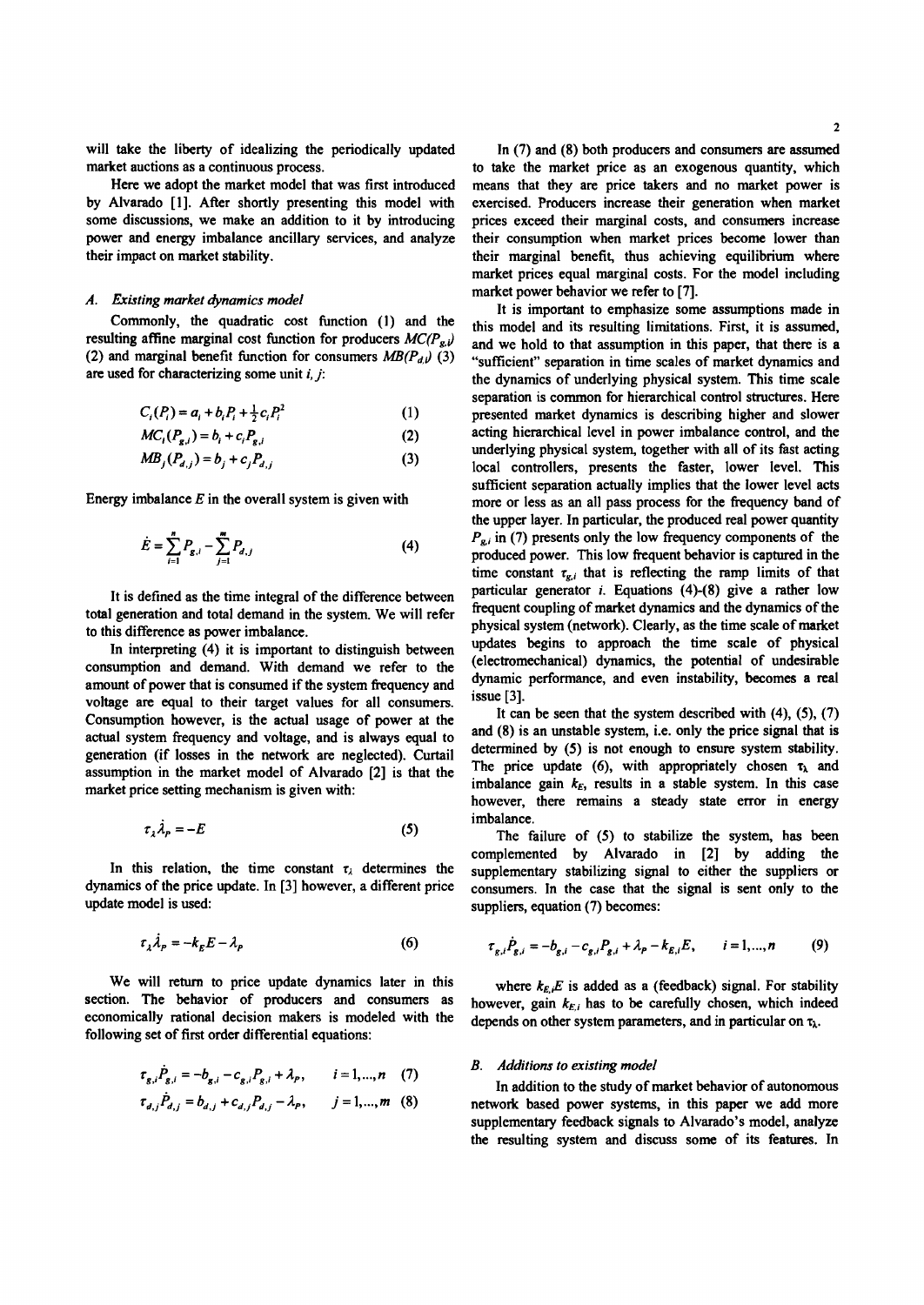particular we make (some) producers responding to power imbalance in the system. This results into the following equation:

$$
\tau_{g,i} \dot{P}_{g,i} = -b_{g,i} - c_{g,i} P_{g,i} + \lambda_p - k_{E,i} E - k_{P,i} \dot{E}
$$
 (10)

So, with  $(10)$  we have that producers *i*, in addition to the market price, respond to system energy imbalance and system power imbalance with corresponding gains  $k_{E,i}$  and  $k_{P,i}$ . These gams are in general different for different types of producers, for some producers they can even be zero (all combinations are possible). For the producer with  $k_{E,i} \neq 0$  we will say that it perfonns Energy Ancillary Service (EAS), while in the case of  $k_{Pi} \neq 0$  it performs Power Ancillary Service (PAS). It is also possible that the producer is price insensitive, but is serving one or both of the ancillary services. In that case we have the following equation for describing the producer's behavior

$$
\tau_{g,i} \dot{P}_{g,i} = k_{AS,i} (P_{g,i}^0 - P_{g,i}) - k_{E,i} E - k_{P,i} \dot{E}
$$
 (11)

Where  $P_{g,i}^0$  is the desired steady state production of generator *i*, and  $k_{AS,i}$  is the corresponding gain on the difference from that steady state. It is also possible to extend the EAS and PAS to demand side.

With respect to  $k_{AS,i}$  and  $k_{P,i}$  it is mentioned that values for  $k_{4S}$ ; depend on the minimum and maximum generation limits of the respective unit *i*. Values for  $k_{P,i}$  depend on the amount required penalization for the power imbalance.

It is easy to see that the system described with (4), (5), (10), and (11) has zero imbalance in the steady state and that the price sensitive producers and consumes in the steady state are all in their economically optimal working points. Later we will address the influence of ancillary services on the overall system behavior in some more detail.

Adding the power imbalance feedback signal to some of the producers raises several questions. System wide power imbalance is hard to measure. It is causing changes in the system frequency, so it can be detected in that way; however, those changes do not only carry the information of power imbalance in the sense we defined it earlier in this section, but are also the result of different oscillations of the power in the physical system. Direct use of this signal for the feedback adds faster dynamics to our new model, and we have to even more emphasize the possible undesired dynamic performance, or even instability, caused by this interaction with the physical system.

. On the other hand, a nice property of using power imbalance feedback is its stabilizing effect on the power market, which results in the possibility of using the desired faster market updates. This is the main reason why in this section we discuss the possibility of using the power imbalance signal. In the next sections however, together with the introduction of autonomous networks, we present a more realistic market stabilizing system structure.

Our statement that PAS and EAS are having a stabilizing effect is based on the analysis of groups of producers and

, consumers where some producers are performing those services. The analysis shows that the addition and increase of accumulated power imbalance gain in the system results in an increased stability region in the  $(k_E, t_i)$  parameter space (see Fig. 4). We do not give a more detailed presentation of these results at this point since qualitatively they are the same as the results presented in Section VI (In particular we refer again to Fig. 4).

With the remarks of possible undesired behavior in coupling with the physical network dynamics, it is obvious that there is great caution needed to properly design EAS and PAS services, so that a good trade-off is reached in between economically efficient, fast market operation and the overall system robustness.

#### IV. AUTONOMOUS POWER NETWORKS

An Autonomous power Network (AN) is the aggregation of physically connected producers and consumers whose operation is coordinated/controlled with one central unit acting as an interface between internal producers/consumers and the rest of the power system.

The goal of such a unit is the efficient deployment of internal resources and active involvement in overall system competitive markets where it reflects the preferences of its owners, i.e. of its internal producers/consumers. In the physical as well as in the economical layer (power and ancillary service markets) each AN is presented as one single producer/consumer.

An illustration of a typical distribution network with a large amount of dispersed generation that acts as an autonomous network is presented in Fig. 1.



Fig. I: Illustration of autonomous power network

Each AN is the mixture of a large variety of generators and producers, with each having different characteristics: in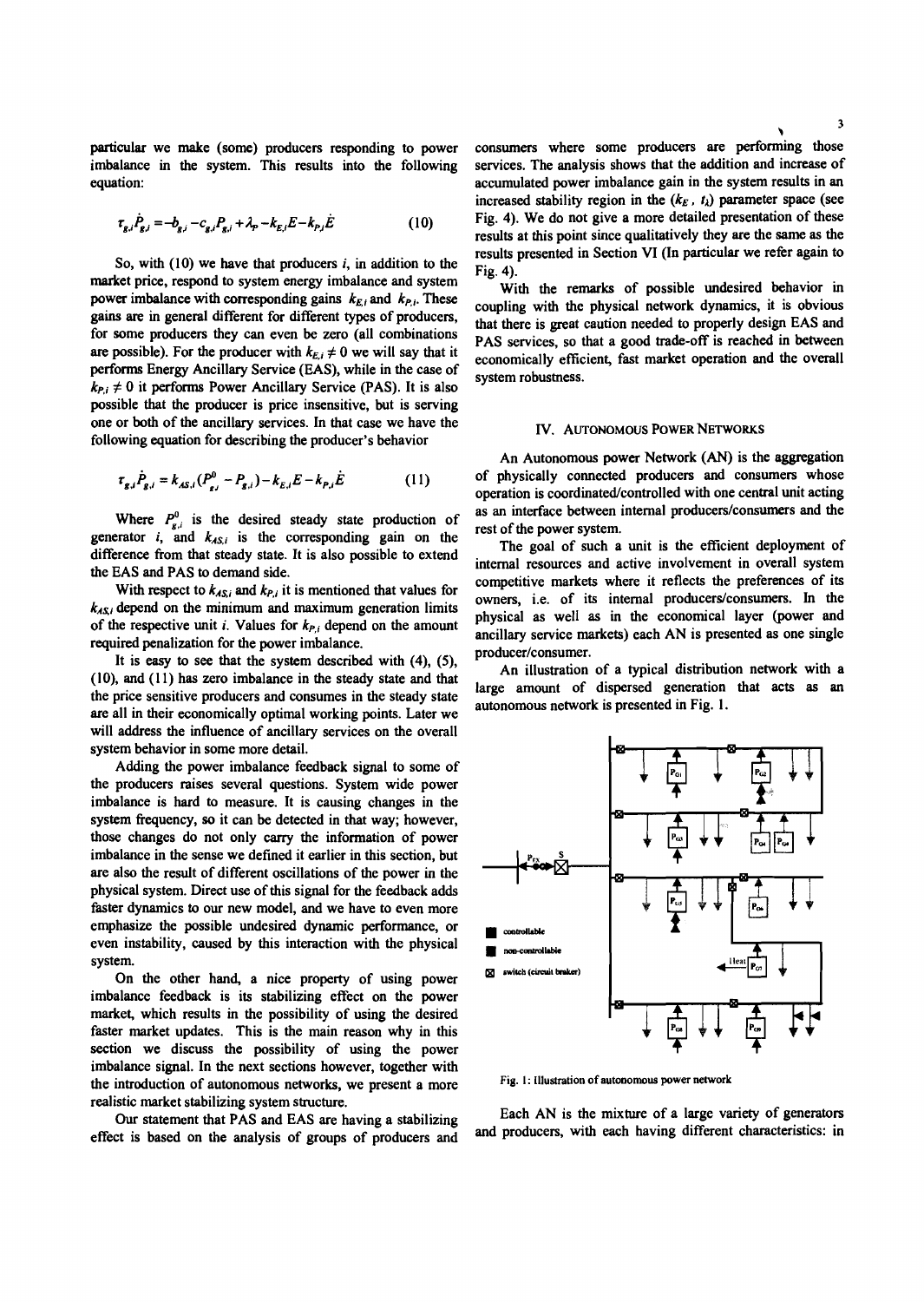dynamics, in efficiencies and costs, in controllability etc. Proper design and operation of the AN makes it to become a well behaved unit, capable of being a major building block of the future power system.

# V. AUTONOMOUS NETWORK AS A MARKET PLAYER

The goal of this section is the presentation of an AN based power system with the addition of the novel power imbalance control structure based on energy ancillary services (EAS), power ancillary services (PAS) and real-time power market.

The main idea is the decentralization of PAS so that each AN responds only to the locally measured power changes. In particular, we replace the overall system power imbalance in (10) and (11) with the variations in power exchange  $(P_{EX,i})$  in between each AN and the rest of the system (see Fig. 2 and 3).



Fig. 2: AN Power system with decentralized control signals



Fig.3: Internal structure of autonomous network

Actual feedback signal used in PES is the deviation  $P_{EX,i}$  with respect to its reference value  $P_{EX,i}^0$ . The equations for price elastic producer performing EAS and PAS, and price inelastic producer performing EAS and PAS are now given with (12) and (13), respectively.

$$
\tau_{g,i} \dot{P}_{g,i} = -b_{g,i} - c_{g,i} P_{g,i} + \lambda_P - k_{E,i} E - k_{P,i} (P_{EX,i}^0 - P_{EX,i}) \quad (12)
$$
  

$$
\tau_{g,i} \dot{P}_{g,i} = k_{AS} (P_{g,i}^0 - P_{g,i}) - k_{E,i} E - k_{P,i} (P_{XY,i}^0 - P_{XY,i}) \quad (13)
$$

Note that the control system structure presented in Fig. 2 and Fig. 3 is similar to the traditional Automatic Generation Control (AGC). One of the goals of AGC is to control the power flow in the tie-lines between neighboring control areas, so that in the steady state this power flow matches its scheduled value. For that purpose, AGC control contains an integral control action.

In contrast to this, power exchanges  $P_{EX,i}$  within AN's are controlled only with proportional control action, allowing the steady state to deviate from the reference values. Applying integral action in this loop would result in having in steady state all  $P_{EX,i}$  values corresponding to their reference values  $P_{EX,i}^{0}$ . This disables real-time trading between AN's.

By using only proportional feedback control (by means of  $k_{P,i}$ ) an additional stabilizing signal is added to the system, however a steady state deviation remains. These deviations in power exchange, allow for the real-time trading between AN's.

Obviously, there is a trade-off between positive and negative effects in applying PAS. As will be presented in the next section, the negative influences of PAS are somewhat diminished by the possibility of using faster market price updates  $(\tau_{\lambda})$  while preserving system stability.

The reference values used for the power exchange  $P_{EX,i}^0$ can be scheduled values, which for instance are determined in the day-ahead markets. In some market structures there exists also an hour-ahead market, which can provide the AN with even faster updates for the reference exchange value  $P_{ex}^0$ . In general, each AN is allowed to update is own reference, however in the case of fast updates, this should included in the model, and additional analysis will be necessary.

On the overall network level, the energy imbalance signal is still used and it is resulting in the overall system steady state having zero energy imbalance.

Now we refer to other trade-offs introduced by PAS and EAS services. Notice that the producer whose behavior is described with (12) and (13), in the system steady state will not operate in its optimal working range. This is caused by the fact that although the energy imbalance  $E$  will be zero, there still remains a steady state deviation in  $P_{EX,i}$ . To compensate this producer for not working in its optimal point with respect to the real power market price, and to award its contribution to overall system stability, the producer is paid for offering those ancillary services to the network. The price it is paid for these services would then however be determined by the ancillary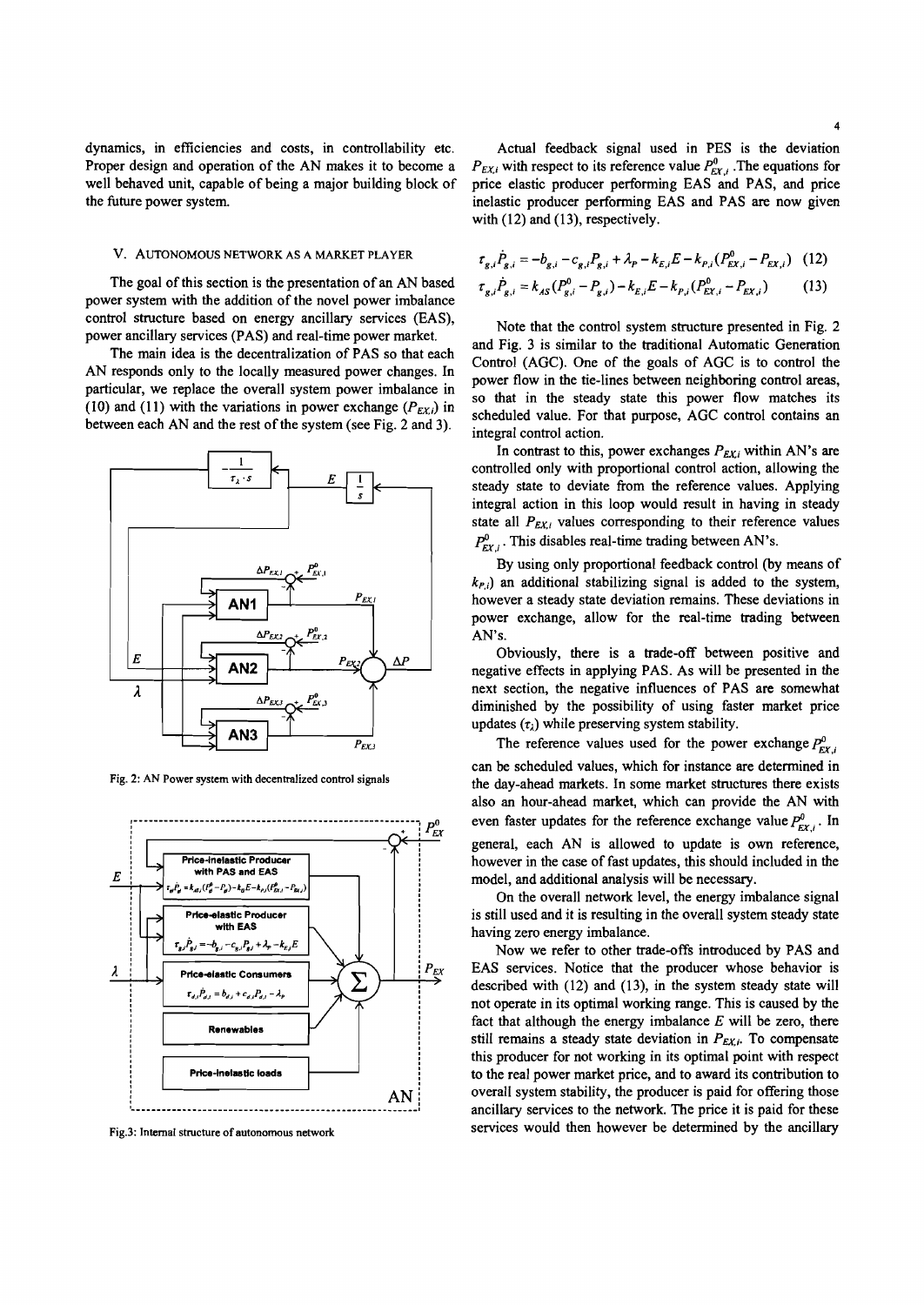service markets. A description of dynamic behavior and the coupling in between the real-time power market and the ancillary service market is subject for future research.

Furthermore, we have to emphasize once again that using power imbalance signals in the context of market behavior requires thorough analysis to avoid negative interaction with for instance, controllers in the physical layer that are responsible for power oscillation damping.

#### VI. EXAMPLE

In this example we analyze the behavior of an AN based power system which consists of three interconnected AN's according to the network structure in Fig. 2 as presented in section V. In each autonomous network, two generators are assigned to provide only ancillary services (both are price insensitive) and three generators are price sensitive. There are also two price-sensitive loads and several price inelastic and randomly changing loads. Furthermore, two wind generators with random power production have been included. Table 1 list the system parameters for producer and consumer in each AN used in the analysis.

| AN 1 |                    |           |                     |              |                  |              |              |  |  |
|------|--------------------|-----------|---------------------|--------------|------------------|--------------|--------------|--|--|
| i    | $c_{\mathbf{r},i}$ | $c_{di}$  | $b_{kl}$            | $b_{d\perp}$ | $\tau_{\rm g,i}$ | $\tau_{d,i}$ | $k_{a\mu}$   |  |  |
| ı    | 0.3                | $-0.2$    | 2                   | 10           | 0.1              | 0.1          | 0.5          |  |  |
| 2    | 0.3                | $-0.2$    | 4                   | 7            | 0.2              | 0.2          | 0.5          |  |  |
| 3    | 0.2                |           | 3                   |              | 0.2              |              |              |  |  |
| AN 2 |                    |           |                     |              |                  |              |              |  |  |
| i    | $c_{2,i}$          | $c_{di}$  | $b_{\underline{L}}$ | $b_{di}$     | $\tau_{\rm e,i}$ | $\tau_{d,i}$ | $k_{\rm as}$ |  |  |
|      | 0.5                | $-0.4$    | 2                   | 8            | 0.2              | 0.1          | 0.6          |  |  |
| 2    | 0.2                | $-0.2$    | 1                   | 10           | 0.3              | 0.1          | 0.4          |  |  |
| 3    | 0.3                |           | 2                   |              | 0.2              |              |              |  |  |
| AN 3 |                    |           |                     |              |                  |              |              |  |  |
| i    | $c_{\rm z,i}$      | $c_{d,i}$ | $b_{nl}$            | $b_{d,i}$    | $\tau_{\rm g,i}$ | $\tau_{d,i}$ | $k_{a,i}$    |  |  |
|      | 0.2                | $-0.3$    | 3                   | 10           | 0.2              | 0.2          | 0.3          |  |  |
| 2    | 0.4                | $-0.5$    | $\overline{2}$      | 8            | 0.4              | 0.2          | 0.7          |  |  |
| 3    | 0.3                |           | 3                   |              | 0.3              |              |              |  |  |

Table I: Various system parameters used in the simulation

We can think of the values for  $\tau_{g,i}$  and  $\tau_{d,j}$  being expressed in minutes, as well values of  $\tau_{\lambda}$  on the vertical axis in Figure 4. Stability analysis has been done for four different system configurations. In the initial system, no PAS loops were used. In each following iteration of the analysis, a PAS loop was added to one AN at the time with  $k_{p,i} = 0.3$  (ending with the complete system where all AN's have PAS loops).

Stability regions in the  $(k_E, \tau_A)$  parameter space for this four different cases are presented in Fig. 4. The areas above the curves present a stable region. The increase of stability regions corresponds to addition of PAS loops.



Fig. 4: Stability regions for an increasing number of PAS feedback loops

## VII. CONCLUSION

This paper illustrates how the application of small autonomous networks influences the network stability of realtime electricity market operation. Increased penetration of distributed generators and renewable energy sources results in a large amount of market players and increased uncertainties. All this leads to significant increase of systems complexity and requires development of new approaches to successfully operate such a complex system.

Introducing autonomous networks including ancillary services and decentralization of mechanisms to reduce power imbalance will result in a greater overall market stability region. Furthermore, it leads to the possibility of increasing the frequency of real time market updates without jeopardizing system stability.

#### VIII. ACKNOWLEDGEMENT

This research has been performed within the framework of the research program 'Intelligent Power Systems' that is supported financially by SenterNovem. SenterNovem is an agency of the Dutch Ministry of Economic Affairs.

#### IX. REFERENCES

- [IJ F.Alvarado, "The stability of Power System Markets", IEEE Transactions on Power Systems, Vol. 14. No 2, pp. 505-511, May 1999
- [2J F.Alvarado, "The Dynamics of Power System Markets, Technical Report PSERC-97-01", Power Systems Engineering Research Consortium, University of Wisconsin, March 1997
- [3J F.Alvarado, ''Stability Analysis of Interconnected Power Systems Coupled With Market Dynamics", IEEE Transactions on Power Systems, Vol.16,N04, pp.695-70I, November2001
- [4] Y.Lui, "Control theory application in power market stability analysis", 2004 IEEE International Conference on Electricity Utility Deregulation and Power Technologies (DRPT2004), pp. 562-569, April 2004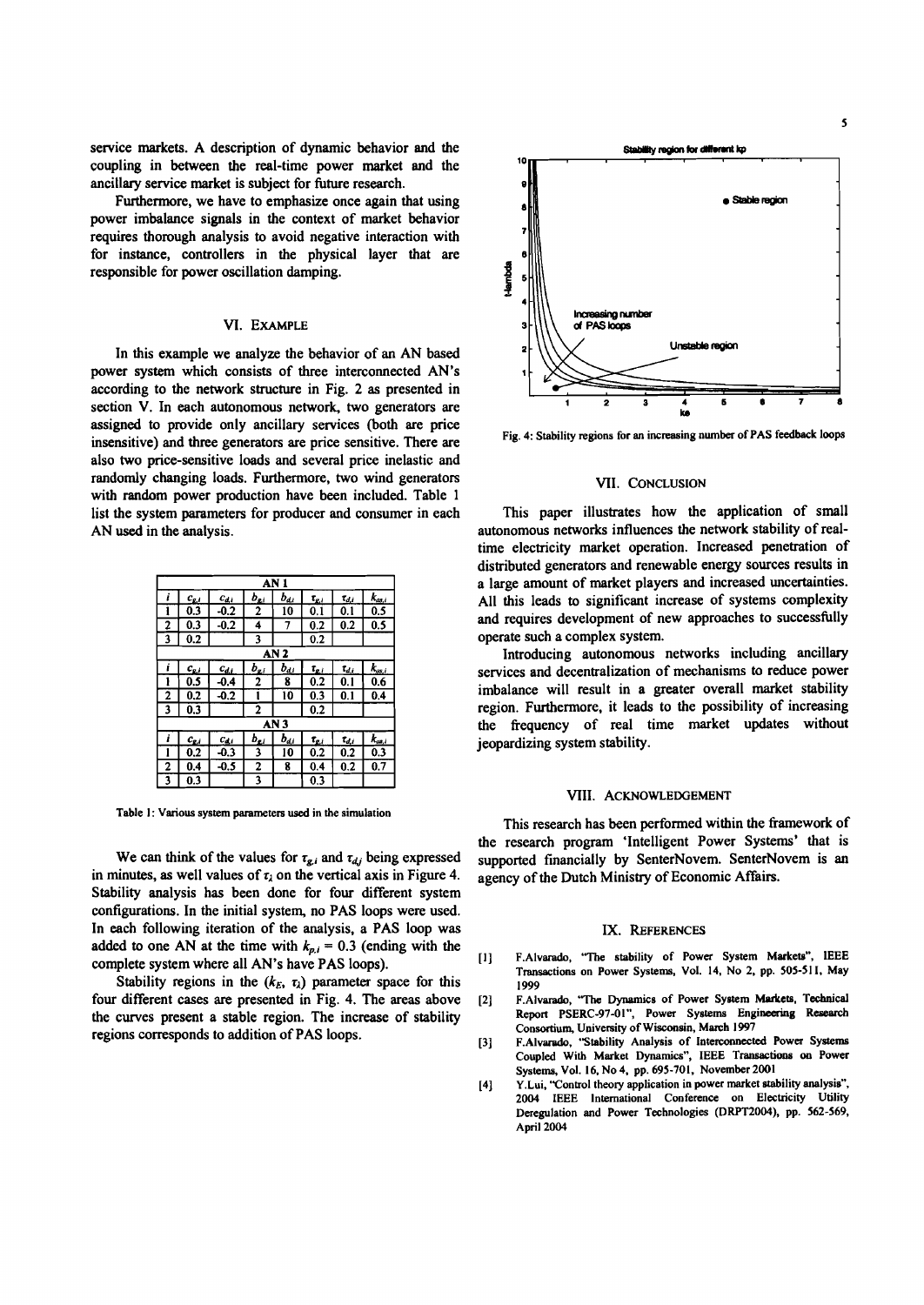- [5] James D. Weber, "An individual Welfare Maximization Algorithm for Electricity Markets", 2002 IEEE Transactions on Power Systems, Vol. 17, No.3, pp. 590-596, August 2002
- [6] F.Alvarado, "The role of Energy Imbalance Management on Power Market Stability", 1998 Proceedings of the 31<sup>st</sup> Annual Hawaii International Conference on Power Systems, pp. 4-8
- [7] D. Watts, F. Alvarado, "The Influence of Futures Markets on Real time Price Stabilization in Electricity Markets", 2003 IEEE Hawaii International Conference On Systems Sciences, pp. 1-7, January 2003
- [8] F.Alvarado, "Is System Control Entirely by Price Feasible 7", 2002, Proceedings of the 36<sup>th</sup> Hawaii International Conference on System **Sciences**
- [9] F.C.Schweppe, M.C.Caramanis, R.D. Tabors and R.E.Bohn, "Spot Pricing of Electricity", Nordwell, MA: Kluwer, 1988

# X. BIOGRAPHIES



Erik H.M. Wlttebol was born on 25 September 1980 in Sittard, the Netherlands. At this moment he is working on his Master thesis assignment with the Control Systems Group at the Department of Electrical Engineering, Eindhoven University of Technology. His current research interest is on the dynamical market behavior of interconnected power systems



Andrej Jokie was born in 1976 in Zagreb, Croatia. He<br>
received his Dipl.lng. degree (cum laude) in<br>
Mechanical Engineering and Naval Architecture,<br>
University of Zagreb in 2001. He is currently working<br>
as a PhD student at Mechanical Engineering from the Faculty of Mechanical Engineering and Naval Architecture, University of zagreb in 2001. He is currently working as a PhD student at the Control Systems group of the

University of Technology. His research interests are: large-scale



Interconnected systems control and optimization.<br>
The Paul P.J. van den Bosch was<br>
in Rotterdam, the Netherlands.<br>
Degree in Electrical Engineerin<br>
thesis on "Short term optimizies" at Delft University Paul P.J. van den Bosch was born on 18 March 1948 in Rotterdam, the Netherlands. He obtained his Master's<br>Degree in Electrical Engineering and completed his PhD<br>thesis on "Short term optimization of thermal Power<br>Systems" at Delft University of Technology, where he<br>1988. in Rotterdam, the Netherlands. He obtained his Master's Degree in Electrical Engineering and completed his PhD thesis on "Short term optimization of thermal Power Systems" at Delft University of Technology, where he was appointed full professor in Control Engineering in 1988. In 1993 he was appointed to the Measurement and Control Chair at the Eindhoven University of

hybrid systems, biocontrol and process control.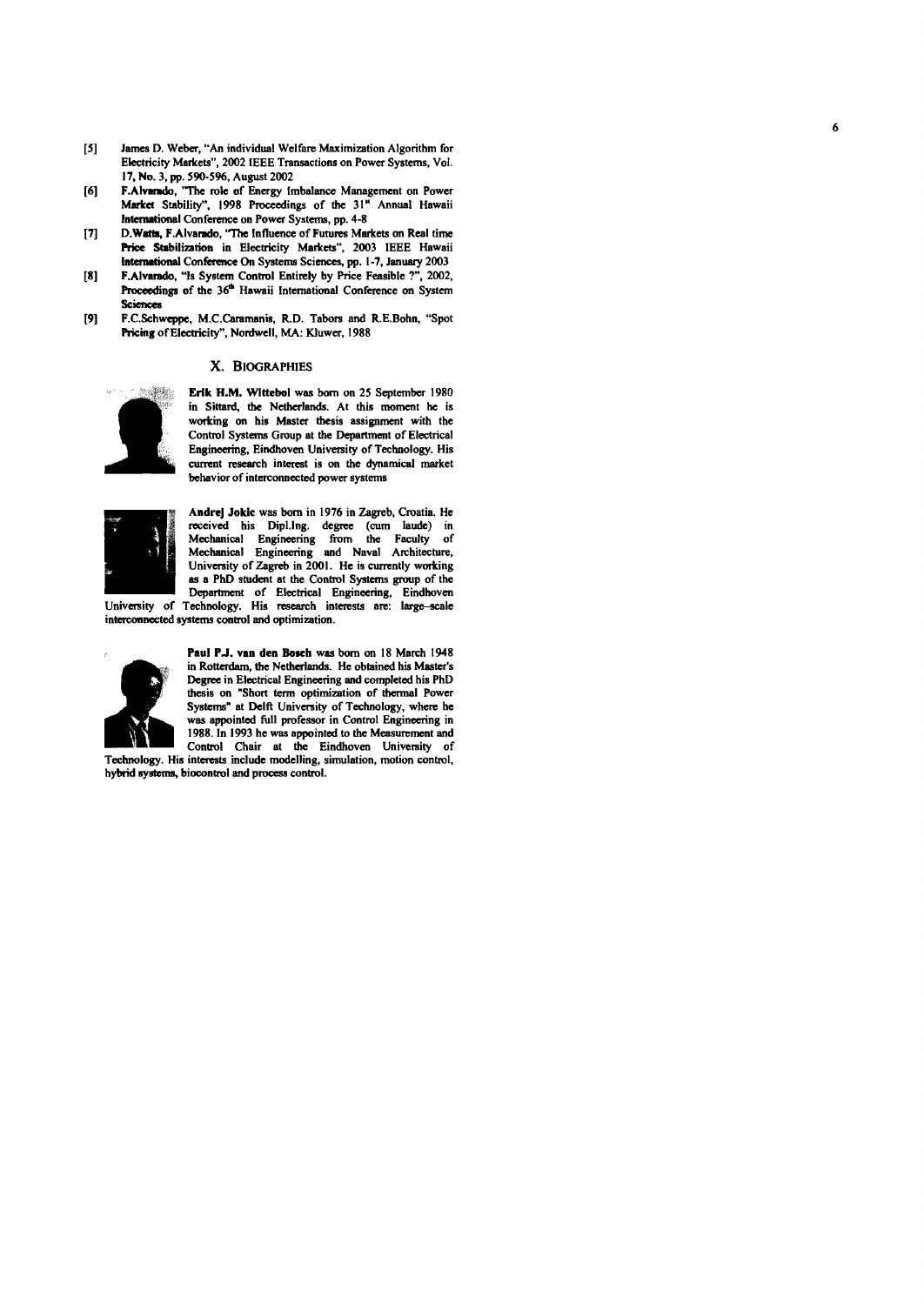# Initial research into ancillary market behavior

#### **INTRODUCTION**

In this section we present a dynamic model for the Ancillary Service (AS) market and describe its coupling with the real power market. Introduction of several types of ancillary services (such as spinning reserve, regulation, loadfollowing, automatic generation control (AGC) etc.) are required because of security and stability issues in the network. In the proposed model for the AN-based market structure, the defined ancillary services for PAS and EAS have been included through feedback loops in a similar manner to the structure of AGC.

Each of these services will have to meet a certain minimum, depending on the kind of service; for instance in the case of spinning reserve, the reserved amount is a percentage of the load determined in forward markets or at least the size of the largest generator, whichever one is the largest.

#### DEFINITIONS FOR ANCILLARY CAPACITY

In this section, we investigate only one generalized type of ancillary service. We define this to be a fast acting ancillary service (for instance AGC, regulation, PAS or EAS) and denote the corresponding ancillary capacity for providing this type of service with  $A_i$ . If necessary, other services  $B_i$ ,  $C_i$  etc. can be included. For offering ancillary capacity to the ASmarket, the considered generator is paid the AS-market price  $\lambda_A$ , while for the actual production of real power  $P_{g,i}$ , the generator is paid the real time market price *lp.*

The costs of providing ancillary capacity depend on the kind of service. In the case of AGC, PAS or EAS, these costs are for instance caused by increased wear, required additional maintenance, operating in a non-optimal range and loss of production opportunity. For more information on possible causes and on determining the actual costs for a certain service, we refer to [1], [2]. For ancillary service  $A_i$  that is considered here, we assume that those costs are linear. This gives the following combined functions (I), (2) and (3) for respectively cost  $C_i$ , revenue  $R_i$  and resulting profit  $\pi_i$  for both real-time power and ancillary capacity.

$$
C_i(P_{g,i}, A_i) = a_i + b_i P_{g,i} + \frac{1}{2} c_i P_{g,i}^2 + dA_i
$$
 (1)

$$
R_i(P_{g,i}, A_i) = \lambda_p P_{g,i} + \lambda_A A_i
$$
 (2)

$$
\pi_i(P_{g,i}, A_i) = R_i(P_{g,i}, A_i) - C_i(P_{g,i}, A_i)
$$
 (3)

Because  $\pi_i$  is convex, for maximization of profit the optimal production  $P_{g,i}$  and AS offering quantities  $A_i$  can be determined by setting the derivative terms in (4) and (5) to zero and solving the resulting equations:

$$
\frac{\partial \pi_i}{\partial P_{g,i}} = \lambda_p - b_i - c_i P_{g,i} = 0 \tag{4}
$$

$$
\frac{\partial \pi_i}{\partial \mathcal{A}_i} = \lambda_A - d = 0 \tag{5}
$$

#### ANCILLARY SERVICE MARKET MODEL

In determining the AS-market price, we assume that price mechanisms (11),(12) based on imbalance in ancillary capacity (10) and power imbalance (9) are equivalent to those applied in the real-time market. Now we present the market model and dynamic behavior of the ancillary service market in a similar form as has been performed for the real-time market:

$$
\tau_{g,i}\dot{P}_{g,i} = -b_i - c_i P_{g,i} + \lambda_p - k_{p,i}\dot{E} - k_{E,i}E
$$
 (6)

$$
\tau_{A,i} \dot{A}_i = \lambda_A - d \tag{7}
$$

$$
\tau_{d,j} \dot{P}_{d,j} = b_{d,j} + c_{d,j} P_{d,j} - \lambda_P
$$
\n(8)

$$
\dot{E} = \sum_{i=1}^{n} P_{g,i} - \sum_{j=1}^{m} P_{d,j} \tag{9}
$$

$$
\dot{F} = \sum_{i=1}^{n} A_i - A^{req} \tag{10}
$$

$$
\tau_A \dot{\lambda}_{AS} = -F \tag{11}
$$

$$
\tau_{\lambda} \dot{\lambda}_P = -E \tag{12}
$$

In general the quantity of ancillary capacity  $A_i$  that a generator can provide is constrained. These constraints result in the coupling with the real power market, because  $k_{P,i}$  and  $k_{E,i}$  now become a function of  $A_i$ . The actual constraints for providing capacity depend on physical parameters for the generator concerned. For instance, ancillary services can in some situations only be offered in a certain limited operating range  $P_1$  to  $P_2$  of the considered generator. Furthermore, the maximum amount  $A_{max}$  for  $A_i$  will depend on the ramp limits of the generator, which not necessarily, have to be constant over the complete generation range  $P_{min}$  to  $P_{max}$ . For simplicity, we express the constraint for  $A_i$  as a function of  $P_{g,i}$ , and the figure below shows the resulting feasible region.

$$
0 \le A_i \le \min(P_{g,i} - P_{\min,i}, P_{\max,i} - P_{g,i}, A_{\max})
$$
(13)  
A  
Ansx  
P<sub>min</sub>

Fig 1: Feasible region for  $A_i$  and  $P_{g,i}$